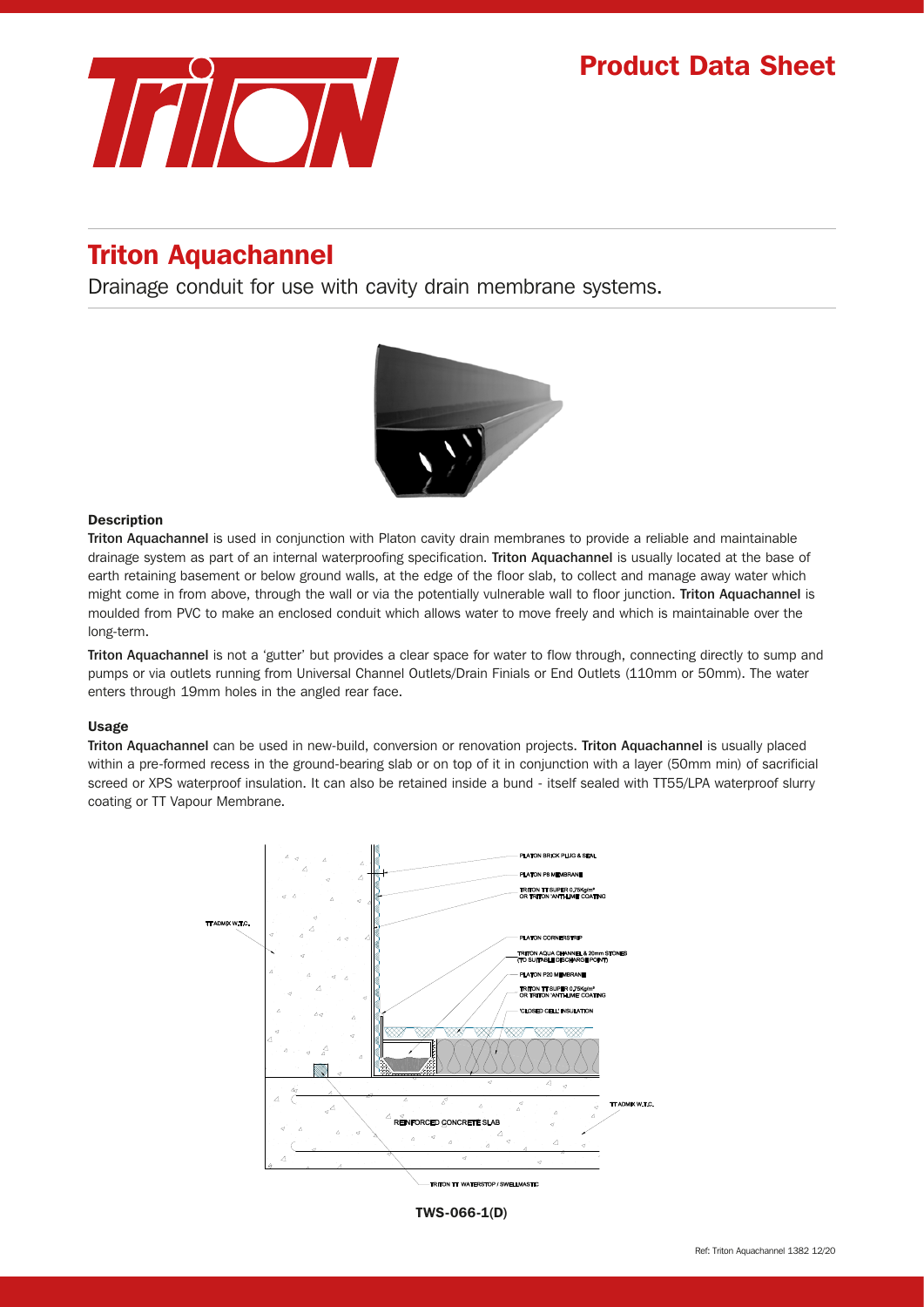

## TWS-022-1(C)

## System Components

| Aquachannel Conduit:                 | 2m long with upstand $-$ 80mm wide by 50mm high $-$ 105mm to top of upstand. Also<br>available with no upstand.                                                                                                      |
|--------------------------------------|----------------------------------------------------------------------------------------------------------------------------------------------------------------------------------------------------------------------|
| Aquachannel Corner:                  | A smooth 90° bend, fully swept, corner connector that ensures water flows easily and<br>smoothly.                                                                                                                    |
| Aquachannel 'T':                     | An in-line connector piece that allows the main run of Aquachannel to connect at right angles<br>to a secondary 'arm' of cross-floor Aquachannel.                                                                    |
| Aquachannel In-line Inspection Port: | 170mm long channel connector with a moulded opening which accepts 50mm solvent weld<br>ABS waste pipe which can be configured with commonly available elbows, bends and end<br>caps to custom form inspection ports. |
| Aquachannel Connector:               | Quick and simple joining together of sections.                                                                                                                                                                       |
| Aquachannel Drain Finial:            | Connects to 110mm 'pop-up' pipework running directly to a sump                                                                                                                                                       |
| Aquachannel End Outlet:              | Connects 50mm solvent weld ABS pipework to the end of an Aquachannel run.                                                                                                                                            |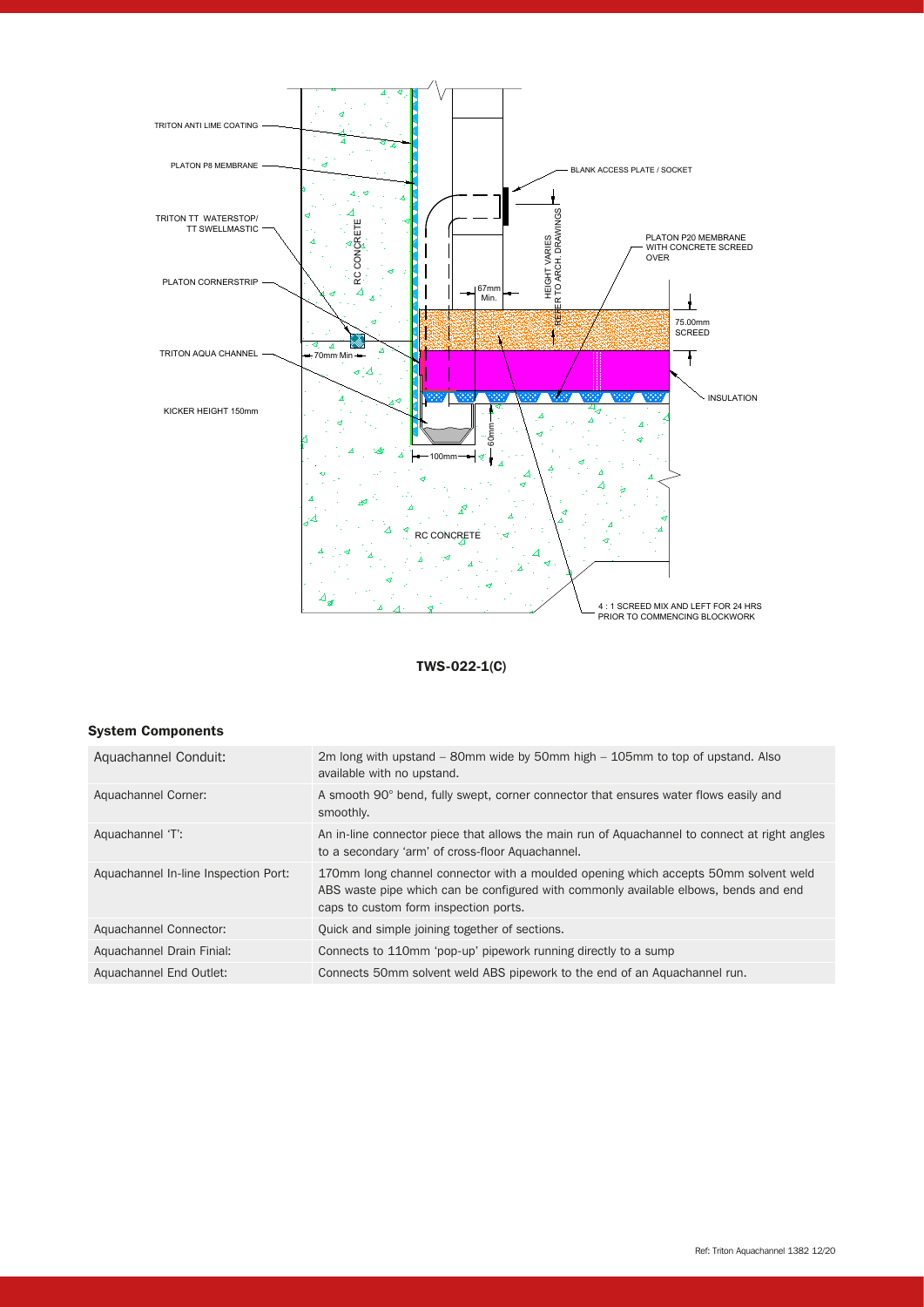# Installation Requirements

| Recess installation:                     | 100mm wide x 60mm deep recess/rebate as a minimum, formed or excavated level, no fall<br>required. Pack with 20mm clean gravel if the recess is larger eg if cut out from an existing<br>floor. |
|------------------------------------------|-------------------------------------------------------------------------------------------------------------------------------------------------------------------------------------------------|
| On-slab installation:                    | 50mm (min) depth of conventional screed or closed cell, waterproof XPS insulation (minimum<br>compressive strength 300 kpa).                                                                    |
| Outlets from aquachannel to sump:        | Two minimum. Maximum linear run of Aguachannel for any one outlet: 25m.<br>Maximum total linear run of Aquachannel for any one sump: 50m.                                                       |
| Distribution of inspection/access ports: | Maximum of 12m apart on straight runs. Also placed at corners to give best coverage, in<br>conjunction with the other ports.                                                                    |



## \*Aquachannel drain finial also incorporates an inspection access port

Before any Platon cavity membrane or Aquachannel is installed, all surfaces must be treated with Triton Anti-Lime Coating or Triton TT Super to control and minimise the movement and leaching out of 'free lime' from the substrate. Concrete which contains Triton TT Admix waterproofing additive does not need to be treated.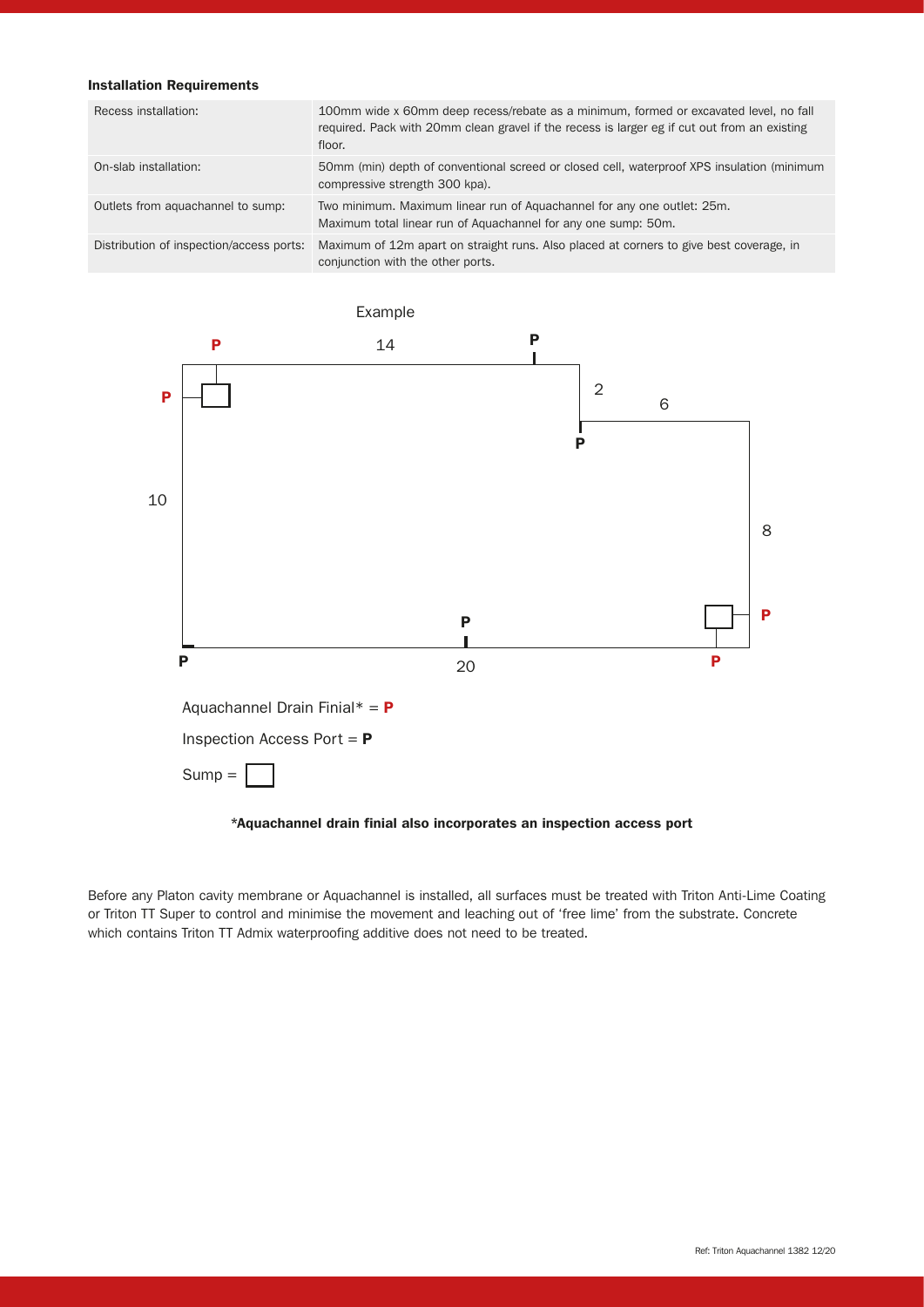